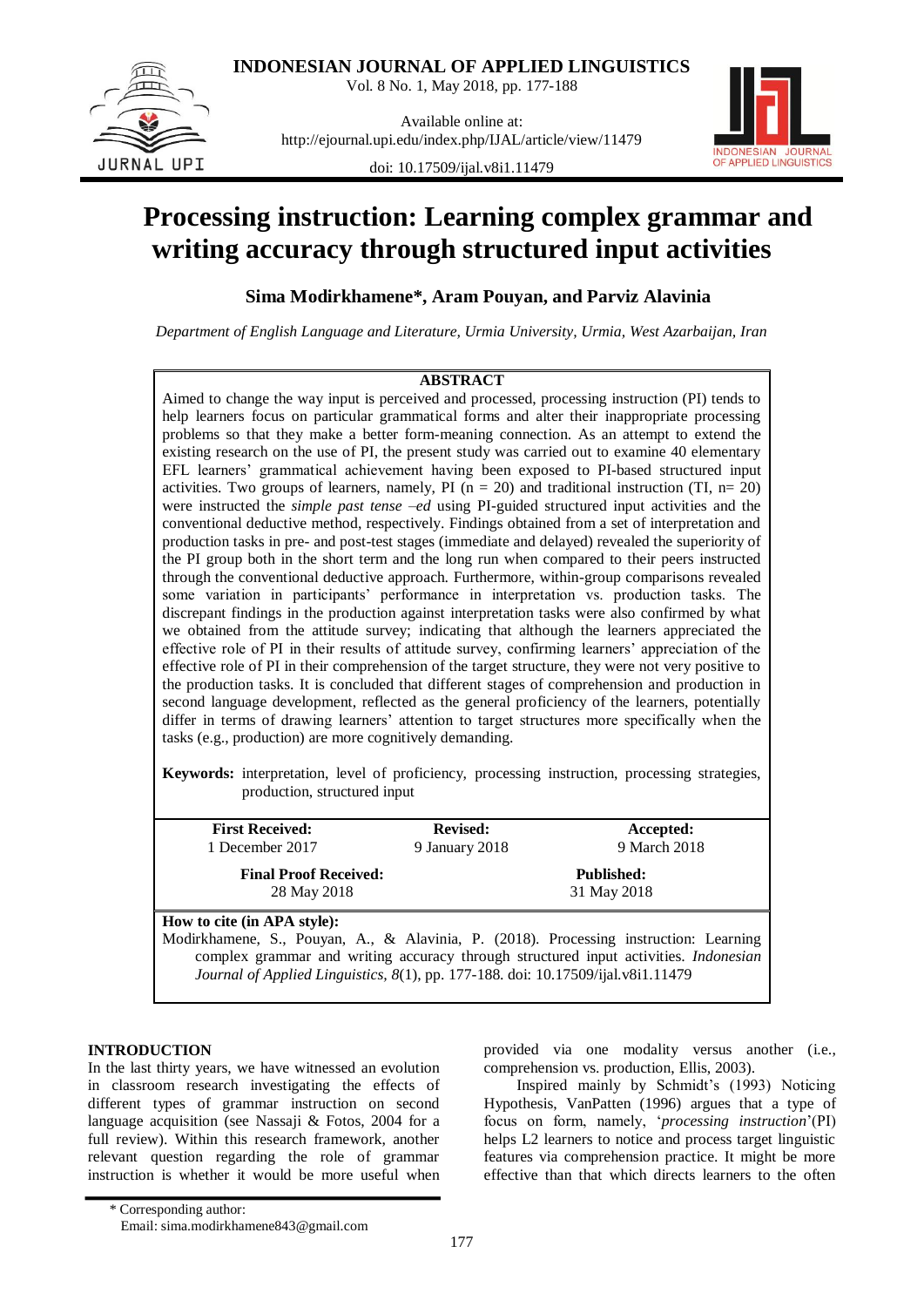premature production of language. PI is a type of approach in teaching language form based on the strategies of learners (VanPatten & Cadierno, 1993). It consists of an explicit part based on a default inputprocessing problem and an implicit task-based part in the form of structured input tasks developed mainly to draw the attention of learners". The *structured input activities* (SIA) presented in two forms of task types, namely, r*eferential and affective* are the main components of the processing instruction that are learner-centered activities and keep psycholinguistic processing mechanisms in mind. The input-based referential activities, in line with Schmidt"s (1994) Noticing Hypothesis, consist of mainly enhanced 'noticing' and 'noticing-the-gap' activities that direct learners" attention to form during a communicative activity and lead learners to notice the target structure to complete the meaning of the activity. On the other hand, guided by such theoretical positions as *sociocultural theory* (e.g., Lantolf, 2000) and *skill learning theory* (Anderson, 1993), the output-based affective tasks attempt to direct learners to practice the target structure by relating it to their own experiences.

The effects of such form-meaning-based, attentiondirecting intervention in teaching the structure and grammatical morphology of language has been examined through a number of past experimental research studies (e.g., Farley, 2004; Kim & Nam, 2017), VanPatten, 1996; VanPatten & Uludag, 2011). The findings that can be drawn from this line of research are that these classroom studies have pinpointed that learners who receive a PI benefit in their ability to process input (interpretation tasks). However, its effectiveness concerning learners" ability to access the target feature when performing production tasks that require more significant cognitive loading has not been sufficiently established.

Due to its vital role in second language development, the concept of PI has attracted the attention of many researchers and those working in the field of second language teaching. Research on PI has explored the impact of this pedagogical intervention in shifting how L2 learners process the linguistic feature *ed*. The effects of PI, traditional instruction and meaning output-based instruction on the English simple past tense acquisition (Benati, 2005). The data were obtained from two different secondary schools (aged 12–13 years old) in China and Greece with Chinese and Greek native speakers, respectively. The results from the study showed that on the interpretation task both Chinese and Greek PI groups made more significant progress compared to the other instructional groups, which made no significant improvements. However, on the written production task, all treatment groups made equal gains (Benati, Lee, & Houghton, 2008; Benati & Schwieter, 2017). It means that, as Marsden and Chen"s (2011) query revealed, production part of the SIA that is more cognitively demanding may not yield the same results across learners at differing stages (e.g., proficiency, age, ...) of learning.

It is also approved by the outcomes of another study by Benati and his colleagues. The study by Benati and Angelovska (2016) explored the effects of task demands on the German learners" ability to interpret and produce English past tense forms considering the effect of age within the PI research framework. For this purpose, two age groups of 10-year-olds  $(N = 36)$  and young adults (26 years old,  $N = 13$ ) took part in the study. To evaluate the effect of cognitive task demands, the researchers included a second interpretation task to see if the age groups could process the structure with similar success rates in a more cognitively demanding task. The task was made more complicated by the use of present perfect tense which would challenge German learners of English in clarifying pastness with regard to their L1. The results indicated the beneficial role of PI in bringing about higher performance in form-meaning connections. Although both young and adult participants achieved higher gains in interpretation tasks, the latter group outperformed young learners in their production tasks, a finding which Benati et al. relate to the cognitive load of the tasks.

In another context, Baleghizadeh and Saharkhiz (2013) investigated the effectiveness of processing instruction as opposed to traditional deductive exercisebased intervention (TI) in teaching English derivational affixes to 101 lower-intermediate EFL learners. In recognition tasks, PI and TI groups outperformed the non-intervention group, but they did not outperform one another. In production, TI outperformed the other groups, while the other groups did not outperform one another. The authors attributed these results to the limited capacity of TI intervention in the promotion of learning compared to PI, but this capacity is shown to be retainable. Baleghizadeh and Saharkhiz (2013) recommended further studies before drawing any conclusions about the transferability of PI to output activities.

Measuring the extent to which task demands correlate with L2 development in previous research is still mixed. Otherwise stated, among the several studies carried out in this area, the issue that has received relatively less attention and has produced mixed results is whether interpretation and production tasks differ regarding the direction of attention to target structures. It is specifically of significance as the different levels of comprehension and production in the language, reflected as the general proficiency may have the potential of affecting the success of the processing instruction differentially. According to VanPatten (2004, 2007), proficiency level is a crucial factor determining the availability of processing resources. If learners are at a lower level of proficiency, one may wonder whether their attention can be effectively drawn to the target structures using the structured input activities**.** More specifically, there are still unanswered questions, within the processing instruction research framework, about the effect of PI on the productive ability of EFL learners and whether such effects would retain over time. Therefore, the present study sought to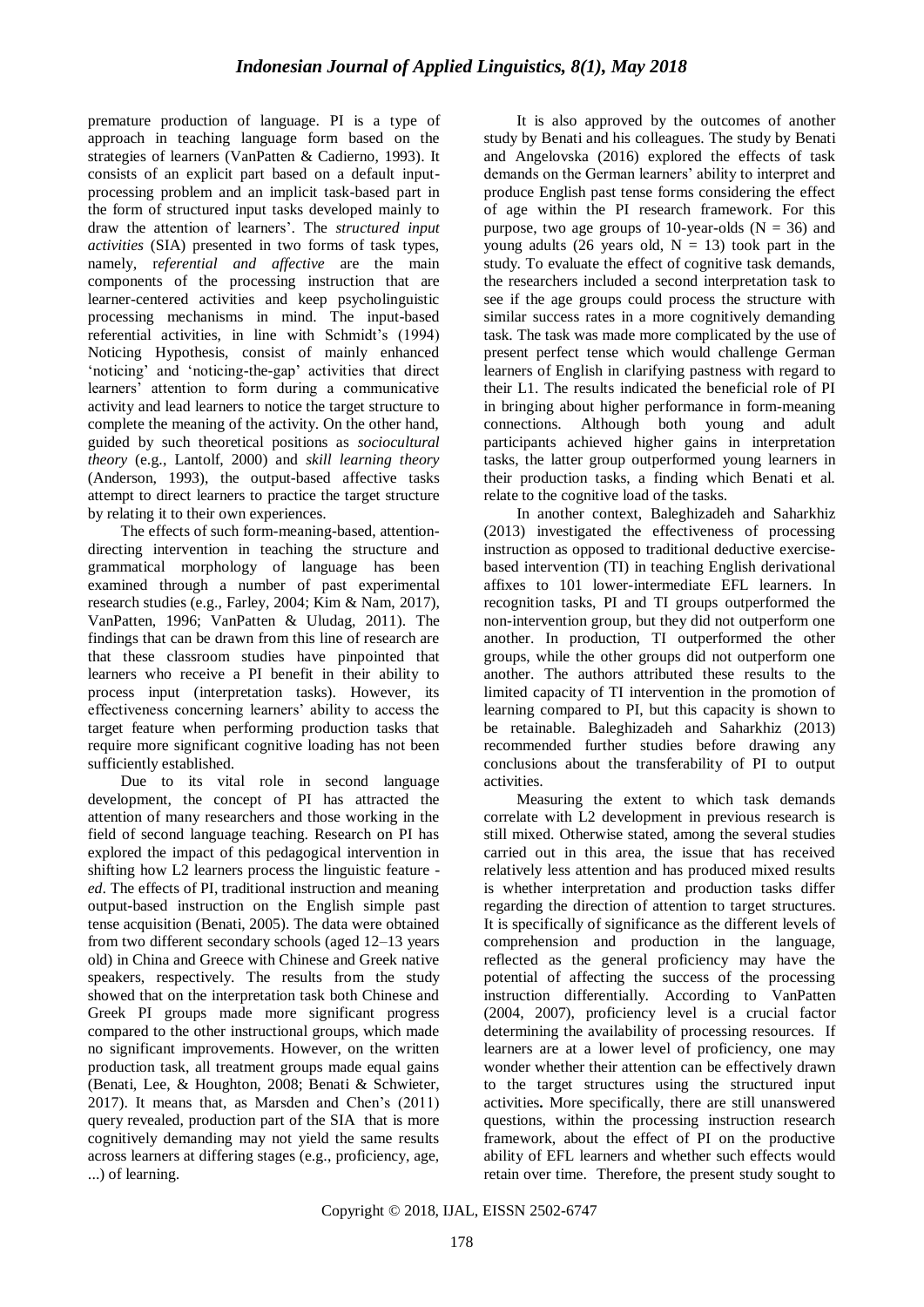address this gap and was carried out to investigate the comparative effect of PI as opposed to traditional deductive exercise-based intervention (TI) on elementary EFL learners" learning of past tense –ed structure. It is presumed that learners at the elementary level would benefit from processing instruction since it both directly and indirectly engages them in grammatical learning. Moreover, this study looked into the distinctive effect of interpretation and production tasks in PI; it is expected that production tasks would cause challenge to elementary level learners regarding their task demand and task complexity compared to interpretation tasks that require only a receptive knowledge. Task complexity, defined as "*the result of the attentional memory, reasoning, and other information processing demands imposed by the structure of the task on the language learner*" (Robinson 2001, p. 29) warrants further attention in PI studies. Finally, learners' attitudes to the instruction were also explored in this study. Accordingly, the following research questions were proposed:

- 1. Is there a significant difference between the immediate and long-term effect upon elementary learner's interpretation vs. production of past tense –ed form of processing instruction and traditional instruction?
- 2. What are the attitudes of learners toward processing instruction?

# **METHOD**

#### **Participants**

Forty female elementary EFL learners with similar English language learning background were conveniently sampled from a total of 51 learners. Then, the participants were assigned randomly into two treatment groups  $(n= 20 \text{ in each})$ , with one of them receiving traditional instruction (TI) and the other group receiving processing instruction for past tense grammatical structure. All the participants who are aged from 15-20 had been exposed to English in the classroom context, and none enjoyed any experience of visiting an English speaking country. Participants' proficiency level was assured to be the same according to the standard placement test of the language school from which the participants were selected.

# **Instruments**

For the study to smoothly run forward and to accomplish its expected objectives, a number of instruments briefly explained below were taken into account. An institutionalized proficiency test, a set of interpretation and production tasks applied in pre and posttests, and an attitude questionnaire were all utilized during the study.

# **The proficiency test**

The in-house proficiency test that was used to establish homogeneity among the participants attempted to tap into learners" language skills. The first section measured listening comprehension and included 20 multiplechoice items. The second section measured reading comprehension with eight reading passages followed by multiple-choice items. In the last part, named as language use, learners were asked to select one correct answer that fitted best in the blanks. This section aimed at testing participants" grammatical capabilities. The proficiency test enjoyed a good level of reliability ( $\alpha$  = .86) calculated using Cronbach"s alpha.

# **Processing instruction materials**

The package was developed based on the guidelines for the development of structured input activities presented in VanPatten and Sanz (1995) included explicit instruction about the target grammatical structure (i.e., past tense –ed), and a set of structured input activities. Explicit instruction encompassed information about the processing principles, and structured input activities consisted of an equal number of referential and aff ective activities. Figure 1 shows the examples of referential and affective activities used in the study.

| has already taken place (past).                                                                                        | You will hear ten sentences, and you need to identify if the action is taking place now (present) or |
|------------------------------------------------------------------------------------------------------------------------|------------------------------------------------------------------------------------------------------|
| I study English.<br>2. I talked with my teacher. Present $\Box$ Past $\Box$<br>(8 more items with the same structure)  | $Present \tPart$                                                                                     |
| <b>Affective</b><br>the weekend.                                                                                       | Listen to your teacher saying a number of statements and determine if you did the same thing in      |
| I played with my dog.<br>2. I helped my mother clean the home. Me too $\Box$<br>(8 more items with the same structure) | I did not.<br>Me too $\Box$<br>I did not. $\Box$                                                     |

Figure 1. Processing instruction materials activities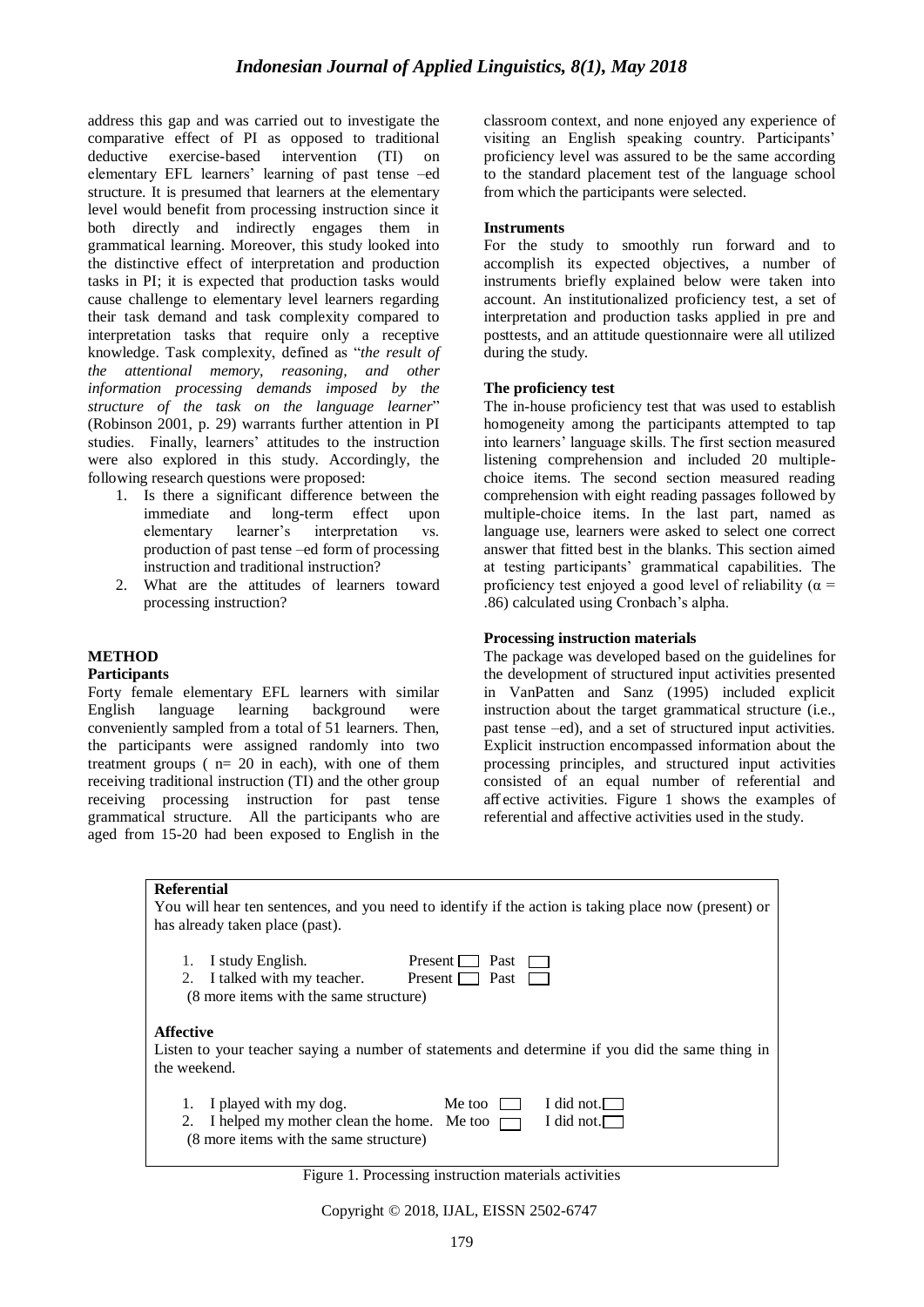#### **Tests (pretest, immediate and delayed posttests)**

Participants received the pretests one week before the start of the instructional treatment. Two forms of tests, that is, one interpretation task and one written production task were developed (Benati, 2005). The interpretation task (see Appendix A) comprised 20 sentences (10 distracter items in the present regular form). The participants were asked to listen to the sentences read by the teacher and pinpoint (interpret) the correct sentences in terms of the structure being focused. The interpretation task did not have a repetition as we opted to measure real-time comprehension. The scoring of interpretation task followed a binary criterion, with an incorrect response receiving 0 point and the correct response getting 1 point.

The written production task (Appendix B) was designed with the purpose of evaluating participants' ability to produce correct sentences using the target structure in both pretest and posttest. The learners were asked to look at 3 pictures and to produce a sentence for each of the pictures using the grammatical point provided. The production tasks were subject to the same scoring procedure used in the interpretation task (correct form 1 score; incorrect form 0 score). The production task provided learners with enough time to monitor and write their answers.

These tests had the same format and number of items, but different questions and different sentences with different verbs were used for the immediate and delayed posttests. It is important to note that there was a three-week time interval between the immediate and delayed posttests. Acceptable estimates of validity (factor loading over 60%) and reliability (Cronbach's Alpha) were obtained for the pretest ( $\alpha$  = .70), posttest  $(\alpha = .72)$  and delayed posttest  $(\alpha = .68)$ .

#### **Attitude questionnaire**

The attitude questionnaire elicited PI group participants' opinions about the effectiveness of the PI instructional method. Eight Likert scale questions, whose responses varied from 1 (strongly disagree) to 5 (strongly agree), were included in the survey. The questions asked learners if they thought that the instruction was a beneficial and helpful method for improving their grammatical knowledge. The participants were asked to provide their opinions about the instruction at the end of the survey and write down any further comments through two open-ended items.

#### **Procedure**

Homogeneity of the participants was first assured through the use of the proficiency test. The PI group was exposed to the processing instruction for three consecutive sessions (two hours per day) on the target structure. In both groups, the regular classroom teacher (i.e., the researcher) who was familiar with how to carry out the instructional treatment also acted as the instructor as well as the facilitator. The learners in the PI group first received explicit instruction about the target feature and then were involved in the structured input activities. The structured input activities asked the learners to identify if the action was taking place in the present or had already taken place in the past.

Another package of materials (see Appendix C) was designed for the TI (traditional instruction) group which combined the mechanical activities and communicative practice. In the TI classroom, learners were presented with both mechanical and meaningful activities that required learners to use past tense to deliver meaning without any conscious attention to the target structure, that is past tense –ed.

After the instructional period, the researchers conducted the immediate post-test and the delayed post-test (within a three-week time interval) including both the interpretation and production tasks

# **RESULTS**

Having assured the assumption of normality in data collection stages including the pre-, immediate, and delayed posttests ( $p > 0.05$ ), the researchers ran a series of independent samples *t*-tests to obtain logical answers to each research question. Before treatment, a t-test was initially used to ascertain the homogeneity of the participants in the pretest. The results between the PI and TI groups" means indicated no significant differences neither in interpretation tasks (*t* (38) = .415,  $p = .68$ ) nor in the written production tasks (t (38) = .549,  $p = .45$ ) before instructional intervention was initiated.

The pretest scores for the written production task revealed no significant differences between PI and TI group-means before the instruction.

Table 1 summarizes descriptive results obtained in the three stages of data collection. The results showed that only the PI group made progress from pretest to both immediate and delayed posttest stages in their interpretation of the accurate past tense –ed structure. Independent samples t-test checked whether these differences were significant (Table 2, and Table 3).

As for the first research question, the dependent and independent variables were the interpretation scores in two PI and TI treatment conditions.

Table 1. Descriptive statistics: Participants" performance in interpretation tasks

| Variable | N  | Pre-test | SD.  | Post-test | SD   | Delayed post-test | - SD |
|----------|----|----------|------|-----------|------|-------------------|------|
|          |    | Mean     |      | Mean      |      | Mean              |      |
| PI       | 20 | 2.60     | 99   | 4.70      | 1.49 | 3.80              | 1.47 |
| тı       | 20 | 2.45     | 1 27 | 3.10      | 1.37 | 2.85              |      |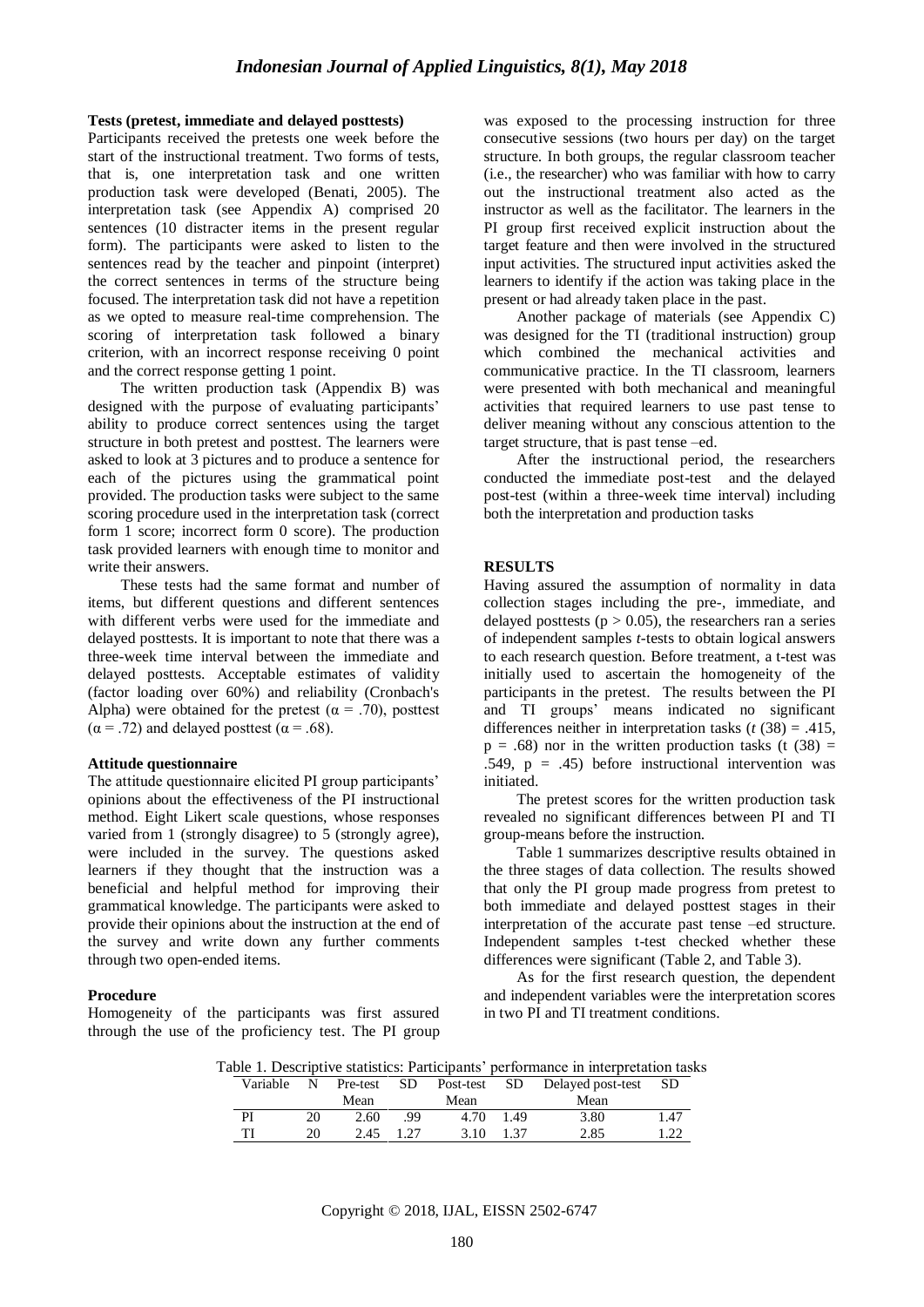|         |                                   | Levene's Test<br>for Equality of<br>Variances |      | t-test for Equality of Means |        |                        |                    |                          |        |                                                       |
|---------|-----------------------------------|-----------------------------------------------|------|------------------------------|--------|------------------------|--------------------|--------------------------|--------|-------------------------------------------------------|
|         |                                   | F                                             | Sig. | T                            | df     | Sig. $(2 -$<br>tailed) | Mean<br>Difference | Std. Error<br>Difference | Lower  | 95% Confidence Interval<br>of the Difference<br>Upper |
| Delayed | Equal<br>variances<br>assumed     | .023                                          | .879 | 3.532                        | 38     | .001                   | 1.60000            | .45306                   | .68283 | 2.51717                                               |
|         | Equal<br>variances not<br>assumed |                                               |      | 3.532                        | 37.746 | .001                   | 1.60000            | .45306                   | .68263 | 2.51737                                               |
|         |                                   |                                               |      |                              |        |                        |                    |                          |        |                                                       |

Table 2. T-test results for PI and TI: test interpretation task performance (Immediate post-test)



|         |                                                         | Levene's Test<br>for Equality of<br>Variances |      | t-test for Equality of Means |              |                        |                    |                          |                                                       |                    |
|---------|---------------------------------------------------------|-----------------------------------------------|------|------------------------------|--------------|------------------------|--------------------|--------------------------|-------------------------------------------------------|--------------------|
|         |                                                         | F                                             | Sig. | T                            | df           | Sig. $(2 -$<br>tailed) | Mean<br>Difference | Std. Error<br>Difference | 95% Confidence Interval<br>of the Difference<br>Lower | Upper              |
| Delayed | Equal<br>variances<br>assumed<br>Equal<br>variances not | 1.675                                         | .203 | 2.217<br>2.217               | 38<br>36.790 | .033<br>.033           | .95000<br>.95000   | .42843<br>.42843         | .08269<br>.08175                                      | 1.81731<br>1.81825 |
|         | assumed                                                 |                                               |      |                              |              |                        |                    |                          |                                                       |                    |

The results demonstrated that there was a significant effect for *processing instruction* in both immediate posttest (t  $(38) = 3.53$ ,  $p = .001$ ) and delayed posttest  $(t (38) = .203, p = .033)$ . This result is in line with those of descriptive statistics showing the superiority of PI ( $M = 4.70$ , SD = 1.49) over TI ( $M =$ 3.10,  $SD = 1.37$ ) in the immediate and delayed positiests (PI ( $M = 3.80$ ,  $SD = 1.47$ ), TI ( $M = 2.85$ ,  $SD = 1.22$ ), respectively. The results of *t*-test clearly point to the effectiveness of processing instruction in bringing about enhanced comprehension of past tense –ed among elementary EFL learners.

#### **Written production task**

As for the second research question, we dealt with participants" production scores in two PI and TI

treatment conditions in the immediate and delayed posttests.

The descriptive statistics summarized in Table 4 indicates that only the PI groups made some progress from pretest to posttest, although the difference between the two groups was not meaningful.

The results obtained from the independent samples *t*-test (see Tables 5, and 6) pointed to a non-significant effect of instruction in both immediate posttest (t  $(38)$  = 1.39,  $p = .17$ ) and delayed posttest (t (38) = .695,  $p =$ .49) as regards production. This result corresponds to those of descriptive statistics (Table 4) showing minute differences between PI ( $M = 3.40$ , SD = 1.35) and TI  $(M = 2.80, SD = 1.36)$  in immediate and delayed posttests (PI ( $M = 2.70$ , SD = 1.12), TI ( $M = 2.45$ , SD = 1.14).

Table 4. Descriptive statistics: Participants" performance in production tasks

| Variable | N  |      |      |      |      | Pre-test SD Post-test SD Delayed post-test SD |      |
|----------|----|------|------|------|------|-----------------------------------------------|------|
|          |    | Mean |      | Mean |      | Mean                                          |      |
| PI       | 20 | 2.45 | 1.35 | 3.40 | 1.35 | 2.70                                          | 1.12 |
|          | 20 | 2.15 | 1.13 | 2.80 | 1.36 | 2.45                                          | 1.14 |

| Table 5. T-test results for PI and TI: production task performance (Immediate post-test) |  |  |
|------------------------------------------------------------------------------------------|--|--|
|------------------------------------------------------------------------------------------|--|--|

|         |                                   | Levene's Test<br>for Equality of<br>Variances |      | t-test for Equality of Means |        |                        |                    |                          |           |                                                       |
|---------|-----------------------------------|-----------------------------------------------|------|------------------------------|--------|------------------------|--------------------|--------------------------|-----------|-------------------------------------------------------|
|         |                                   | F                                             | Sig. | T                            | df     | Sig. $(2 -$<br>tailed) | Mean<br>Difference | Std. Error<br>Difference | Lower     | 95% Confidence Interval<br>of the Difference<br>Upper |
| Delayed | Equal<br>variances<br>assumed     | .066                                          | .798 | 1.398                        | 38     | .170                   | .60000             | .42920                   | $-.26886$ | 1.46886                                               |
|         | Equal<br>variances not<br>assumed |                                               |      | 1.398                        | 37.999 | .170                   | .60000             | .42920                   | $-.26887$ | 1.46887                                               |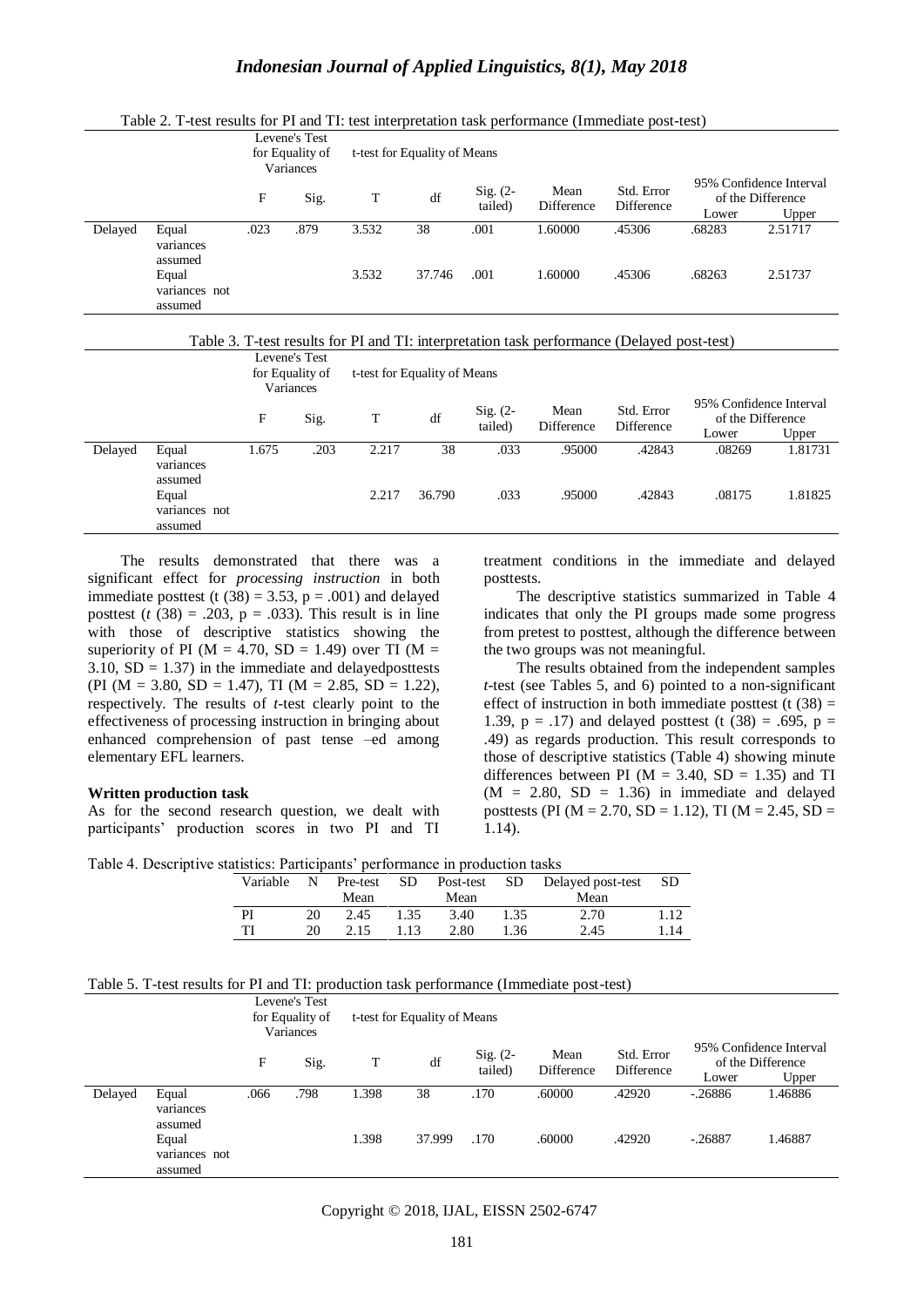|         |                                                         | Levene's Test<br>for Equality of<br>Variances |      |              | t-test for Equality of Means |                        |                    |                          |                       |                                                       |
|---------|---------------------------------------------------------|-----------------------------------------------|------|--------------|------------------------------|------------------------|--------------------|--------------------------|-----------------------|-------------------------------------------------------|
|         |                                                         | F                                             | Sig. | T            | df                           | Sig. $(2 -$<br>tailed) | Mean<br>Difference | Std. Error<br>Difference | Lower                 | 95% Confidence Interval<br>of the Difference<br>Upper |
| Delayed | Equal<br>variances<br>assumed<br>Equal<br>variances not | .005                                          | .944 | .695<br>.695 | 38<br>37.991                 | .491<br>.491           | .25000<br>.25000   | .35964<br>.35964         | $-47806$<br>$-.47806$ | .97806<br>.97806                                      |
|         | assumed                                                 |                                               |      |              |                              |                        |                    |                          |                       |                                                       |

Table 6. T-test results for PI and TI: production task performance (Delayed post-test)

The above-mentioned statistical analyses point to the superiority of PI over TI in the interpretation of the past-tense -ed among elementary learners over time, while these two groups did not turn out to be different regarding their performance in the production tasks.

#### **Attitude**

It needs to be noted that the significance ascribed to either of these approaches might be partly bound to be the function of the inherent specificities of a specific educational setting as well as the learners" perceptions towards it. Thus, to understand the effectiveness of PI better, the researchers asked the participants to fill out an attitude survey with 8 Likert-scale items and two open-ended questions. The results of the questionnaire are depicted in Figure 2.

Considering the prevalence of explicit grammar teaching in most EFL contexts, the limited number of language lessons and restricted out-of-class exposure, the shift from traditional explicit instruction to processing instruction seems to be inevitable. Confirming this, the total positive attitudes of participants to their experience with PI prove the effectiveness of this instruction type for elementary language learners. More specifically, more than half of the participants strongly agreed with the appropriate instruction (52%), the usefulness of explanations about incorrect strategies (57%), effectiveness of PI activities (63%), enjoyable grammar learning experience (62%), and the helpful role of affective structured input activities in linking the learning of target structure to their real-life experiences (59%). However, learners were not clearly inclined towards the task effectiveness, that is, the use of interpretation and written production tasks. The results of the statistical analysis revealed that PI learners could not outperform their TI peers in their production of the target structure. This is confirmed in the survey since the difficulty of the tasks was a conflicting issue. The results of the open-ended questions in the survey indicate that some participants were not able to use the newly learned structure in written practice. For example, a learner declared that *"I understand, but I cannot write it. It is difficult for me.*" Some other learners provided similar comments indicating the inefficiency of written practice for elementary level learners. This tendency is reflected in learners' general preference of PI over TI since nearly half (49%) of the participants agreed with PI, which might have been affected by the difficulty of production task for learners.



Copyright © 2018, IJAL, EISSN [2502-6747](http://u.lipi.go.id/1435827202) Figure 2. Learners' attitude to PI practice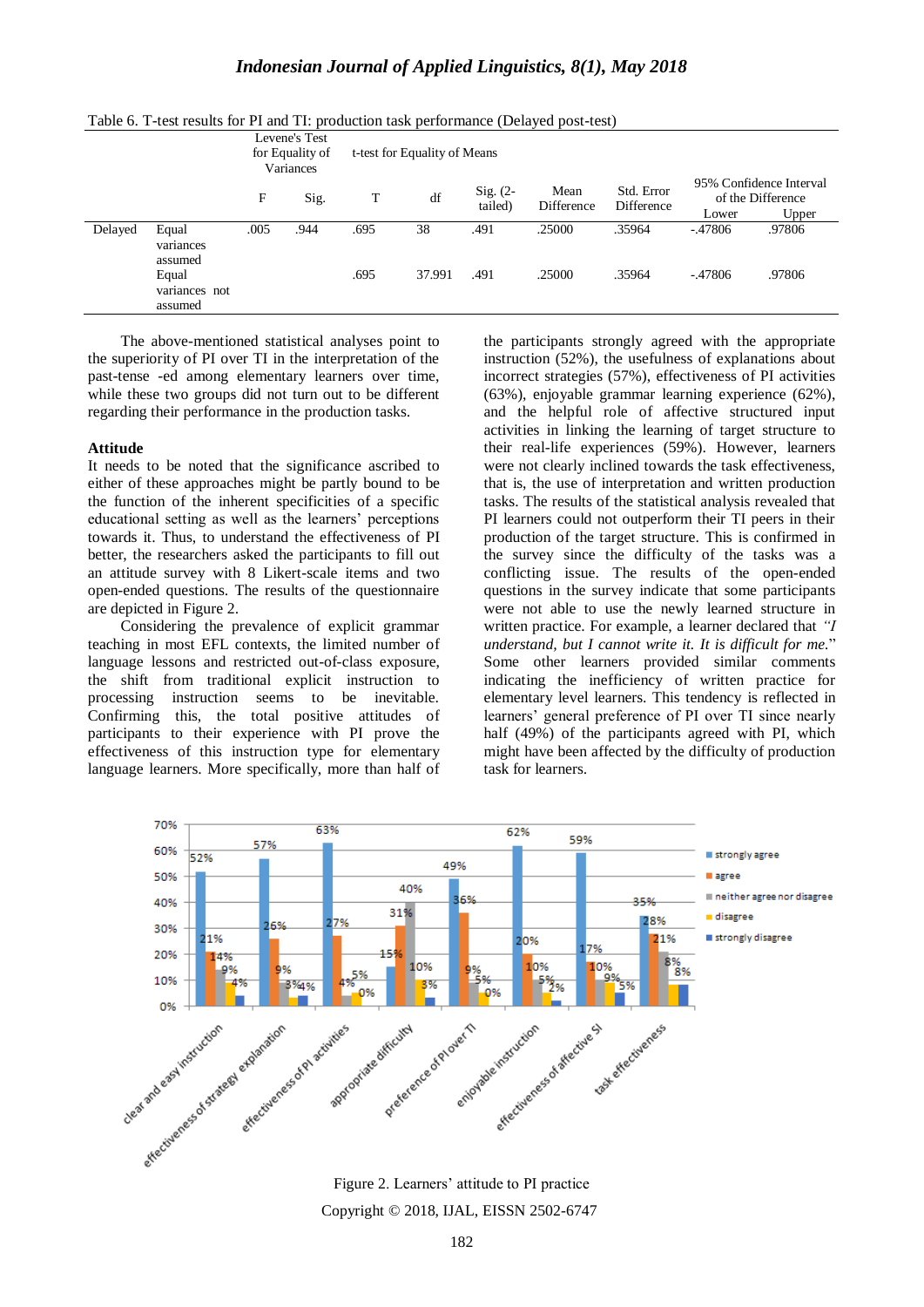# **DISCUSSION**

Given that there are limitations in the processing instruction research base (Cheng, 2004), the main goal of the study was to compare the effects of processing instruction and traditional instruction on learners' acquisition of the past tense –ed structure. An additional aim of the present study was to examine the possible effects of *processing instruction* treatment on learners' ability to interpret and produce sentences containing English past tense forms.

Two classroom practices were conducted to address the research questions of this study. Overall, the results provided the following new evidence from elementary learners on the effectiveness of processing instruction:

- 1. EFL learners exposed to processing instruction improved their ability to interpret sentences consisting of English past tense. It means that PI with explicit instruction and structured input activities was effective in drawing learners" attention to the correct selection of past tense forms and their general comprehension. These findings replicate current research on the role of explicit instruction in PI, revealing an advantage for it with the target form (e.g., Henry, Jackson & Dimidio, 2017).
- 2. EFL learners receiving processing instruction did not improve their ability to use the past tense forms in their writing. It indicates that the cognitively demanding productive ability of elementary learners was limited so that they could not embed their noticed structure in their production.
- 3. Iranian EFL learners receiving the processing instruction, over time, outperformed their TI peers in interpreting sentences containing past tense. It means that PI is an effective instructional practice due to its capability in helping learners make form-meaning connections for the developmental acquisition of language.

The findings, on the whole, from the PI and TI instructions approved the researchers' prediction that learners exposed to processing instruction show progress in their ability to interpret sentences including the past tense forms. The findings indicated that processing instruction could potentially modify the way L2 learners of English process sentences containing past tense structures. This is in line with previous studies (e.g., Baleghizadeh, & Saharkhiz, 2013; Lee & Benati, 2007a; 2007b) which investigated the efficiency of enhanced structured input activities employing past tense in the second language. The results of these studies pinpointed that the structured input practice changed L2 learners" inefficient processing strategies and assisted the learners to analyze past tense accurately.

Furthermore, the outcomes evidence Schmidt (1994), and VanPatten"s (1996) concept of conscious attention – "noticing"– to linguistic structures of the language in input which they consider as a crucial prerequisite for second language acquisition.

However, the results demonstrate that this approach was not effective with regard to improving learners" production skill. Therefore, although processing instruction is responsible for the increased rate of processing, it is possibly not conducive to any rate of accuracy in production for elementary learners. Results of the present study contradict previous research evidence which postulates positive effects for PI at production and discourse levels (Benati, 2001; Cheng 2002, 2004; Izumi, 2002; Song &Suh, 2009; VanPatten & Sanz, 1995). Written and oral production tasks in these studies were developed in VanPatten and Sanz"s (1995) study. Benati(2001) also developed an oral discourse level production task, and Cheng (2002, 2004) created a guided composition written task. The overall findings from these four studies –that probably have not taken into account learners' developmental stage of language learning (i.e., proficiency)- showed that processing instruction effectively helped learners alter inappropriate processing strategies even when measured on less controlled tasks and discourse level production tasks.

A recent study by Benati and Angelovska (2016), too, indicates the beneficial role of PI in bringing about higher performance in form-meaning connections. Although both young and adult participants achieved higher gains in interpretation tasks, the latter group outperformed young learners in their production tasks, a finding which Benati et al. relate to the cognitive load of the tasks. It seems that different stages of comprehension and production in second language development, reflected as the general proficiency of the learners, potentially differ regarding the direction of learners' attention to target structures more specifically when the tasks (e.g., production) are more cognitively demanding.

The discrepant findings in the production against interpretation tasks in the current investigation are confirmed by what we obtained from the attitude survey, indicating that although the learners appreciated the effective role of PI in their comprehension of the target structure, they were not very favorable to the production tasks. They may have experienced difficulties with the production of a recently learned linguistic feature. These results, taken together, seem to imply that the unique role of processing instruction in L<sub>2</sub> learning is to facilitate paths to target-like language production. It would, however, be useful in a classroom to devise and use this type of instruction.

# **CONCLUSION**

This study has pinpointed that processing instruction can be successfully implemented using input-based tasks that motivate beginner learners and also that, in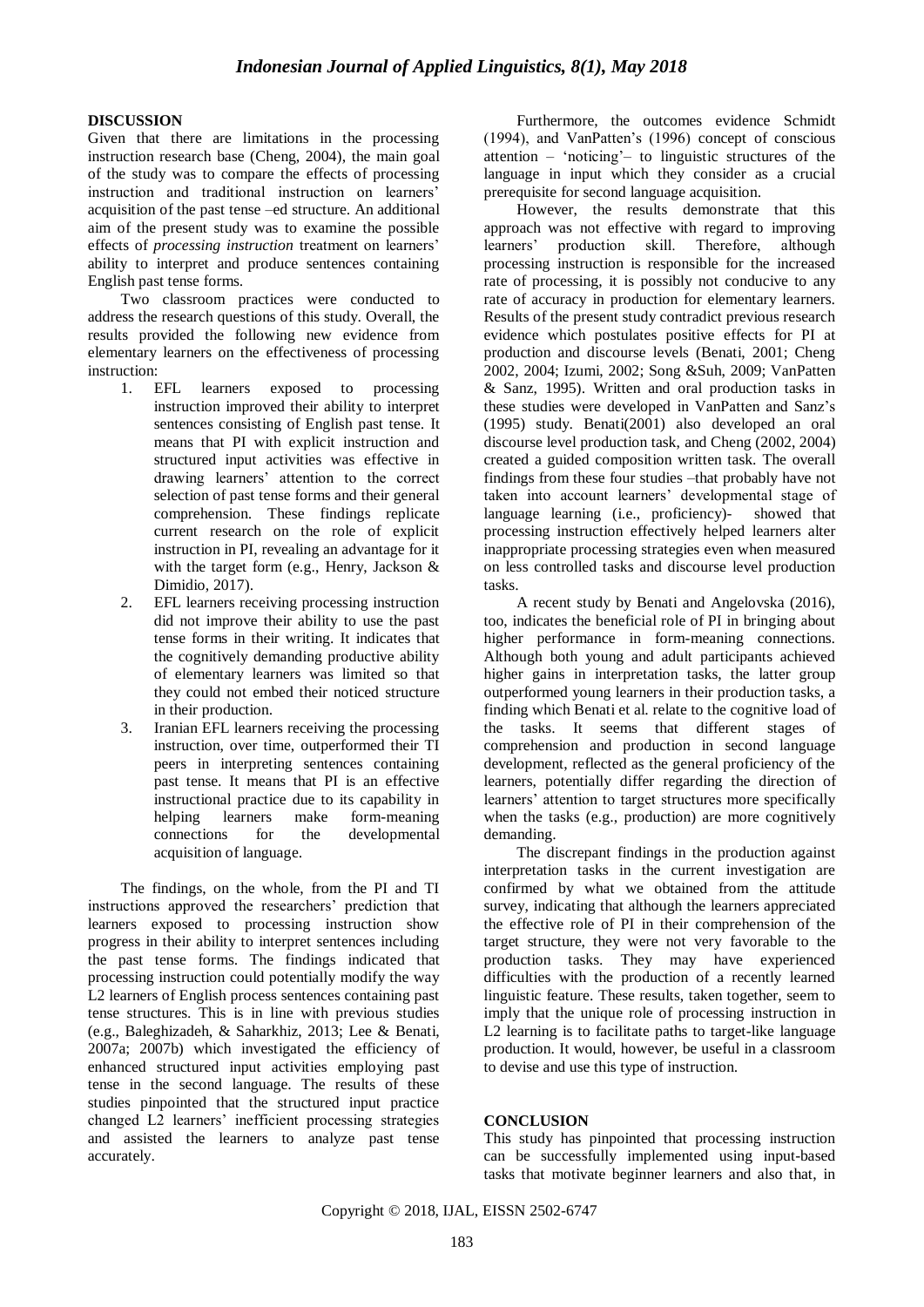some respects, it is more effective than traditional instruction. The analysis of the responses to tasks and the survey analyses indicated that the learners were actively engaged in the input-based tasks. Based on the results of the pretest which indicated participants" unfamiliarity, to some extent, with the past feature, it is possible to conclude that the PI students learned the target feature with conscious attention while performing the tasks. The point is highly possible given their nearzero competence of the target structure in the pretest and their higher performance in the interpretation task. It is consistent with how Van Patten considers the effect of PI: this consists of more than just comprehending input; learners should devote attention to linguistic form, which necessitates modifying the natural way in which they process input. However, the non-significant difference between PI and TI in the production task implies that PI learners did not manage to use the recently noticed past tense –ed in their productions, justified by their level of proficiency. Incapability of producing the target structure does not preclude the possibility of learners' noticing of the forms they acquire.

The results of this query suggest that tasks need to be highly contextualized. As elementary learners are inherently more inclined towards incidental learning rather than intentional learning, it is crucial to present tasks that establish contexts which are familiar to the specific learners (Shintani & Ellis, 2010). This contextualization can be provided using the affective structured input activities. The interpretation tasks and also the written production tasks are suggested to be introduced using familiar categories (i.e., celebration, sport, and car repair) involving concepts that are familiar for elementary learners.

Also, the task requirements need to be simple and clear enough for elementary learners to comprehend. All the tasks used in the processing instruction are recommended to employ simple procedures which enable the learners to engage in the tasks easily.

Also, tasks need to require the learners to work individually and in the group. In order to maximize the class time and to sustain the motivation of the learners, the tasks should be designed to lessen the waiting time for learners. The processing instruction can provide activities and explicit instruction on paper for each student, which enables learners to work on the tasks individually but also benefit from the collective responses of the whole class.

The study raises a number of issues relating to research on grammar acquisition. Studies of various other linguistic features are needed to understand the relationship between the intrinsic difficulty of different grammatical features and grammatical acquisition. The influence of individual learner factors such as language aptitude and working memory on the acquisition resulting from PI and TI should also be investigated. This study examined the effect of PI only on elementary level learners, and as discussed above, the level of the participants was a highly influential factor in limiting their productive capacities. Therefore, the partly supported results of this study need to be complemented by future investigations. To get a more reliable and complete picture of PI, future studies are encouraged to explore the success of learners from proficiency levels in recognizing and using different target structures.

# **REFERENCES**

- Anderson, J. R. (1993). *Rules of the mind*. Hillsdale, NJ: Erlbaum Associates.
- Baleghizadeh, S., & Saharkhiz, A. (2013). An investigation of spoken output and intervention types among Iranian EFL learners. *Journal of English Language Teaching and Learning, 5*(2), 17-41.
- Benati, A. (2001). A comparative study of the effects of processing instruction and output-based instruction on the acquisition of the Italian future tense. *Language Teaching Research, 5*, 95-127.
- Benati, A. (2005). The effects of processing instruction, traditional instruction and meaning-output instruction on the acquisition of the English past simple tense. *Language Teaching Research, 9*(1), 67-93.
- Benati, A., & Schwieter, J. W. (2017). Input processing and processing instruction. In T. Angelovska and A. Hahn (ed.), *L3 syntactic transfer: Models, new developments and implications* (pp. 253-275). Amsterdam: Benjamins Publishing.
- Benati, A., Lee, J., & Houghton, S. D. (2008). From processing instruction on the acquisition of English past tense to secondary transfer-of-training effects on English third person singular present tense. In A. Benati & J. Lee (Eds.), *Grammar acquisition and processing instruction: Secondary and cumulative effects* (pp. 88-120). Clevedon: Multilingual Matters.
- Benati, S., & Angelovska, T. (2016). The effect of processing instruction on the acquisition of English simple past tense: Age and cognitive past demands. *International Review of Applied Linguistics in Language Teaching, 53*(2), 249– 269.
- Cheng, A. (2002). The effects of processing instruction on the acquisition of ser and estar.*Hispania, 85*, 308-323.
- Cheng, A. (2004). Processing instruction and Spanish ser and estar: Forms with semantic-aspectual value. In B. VanPatten (Ed.), *Processing instruction: Theory, research, and commentary* (pp. 119-141). Mahwah, NJ: Erlbaum.
- Ellis, R. (2003). *Task-based language learning and teaching*. Oxford: Oxford University Press.
- Farley, A. (2004). The relative effects of processing instruction and meaning-based output instruction. In B. VanPatten (Ed.), *Processing instruction: Theory, research, and commentary* (pp. 143-168). Mahwah, NJ: Erlbaum.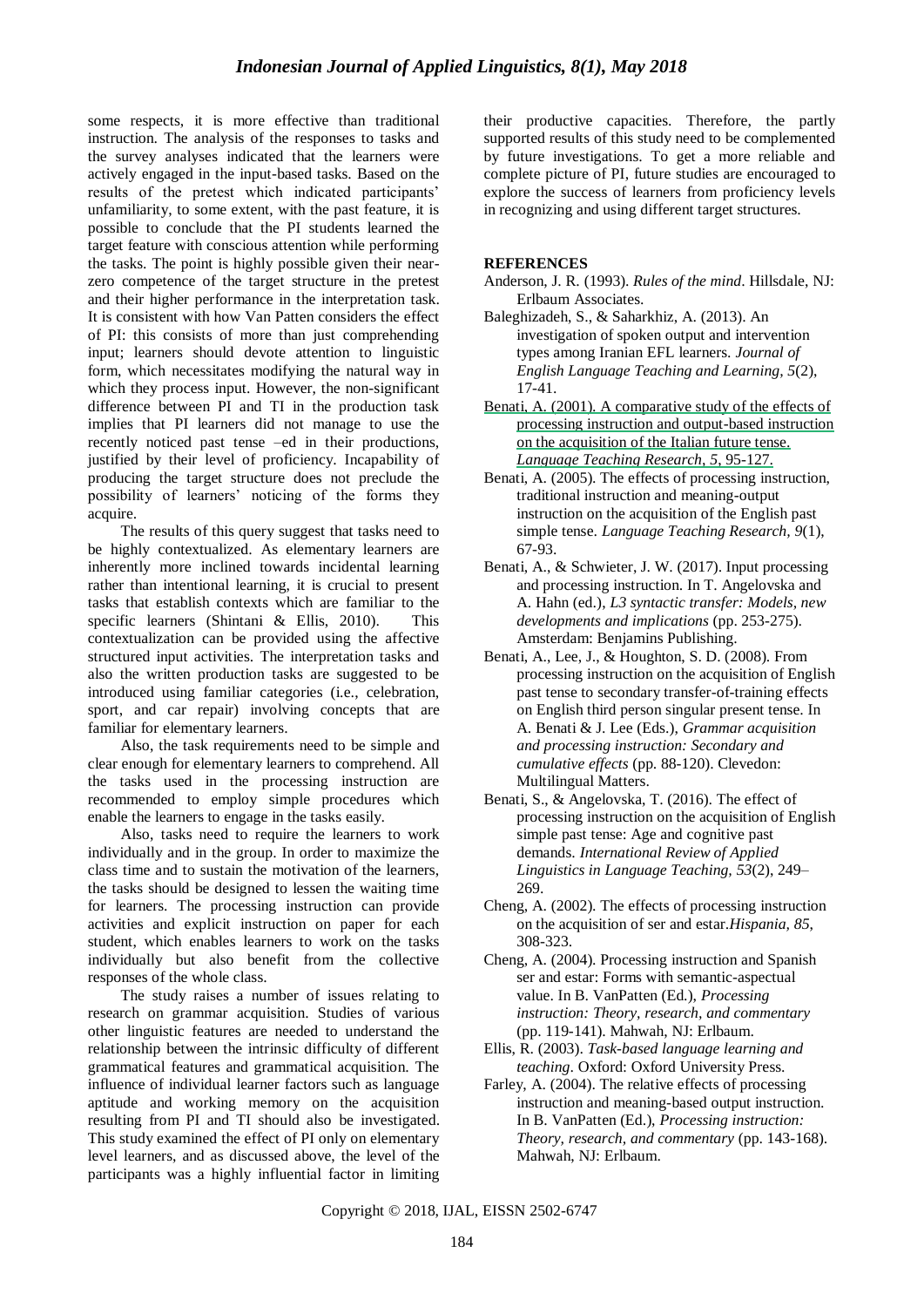Henry, N., Jackson, C. N., & Dimidio, J. (2017). The role of prosody and explicit instruction in processing instruction. *The Modern Language Journal, 101*, 294–314.

Izumi, S. (2002). Output, input enhancement, and the noticing hypothesis: An experimental study on ESL relativization. *Studies in Second Language Acquisition, 24*, 541–577.

Kim, J., & Nam, H. (2017). The pedagogical relevance of processing instruction in second language idiom acquisition. *International Review of Applied Linguistics in Language Teaching, 55*(2), 93 – 132*.*

Lantolf, J. P. (2000). Second language learning as a mediated process. *Language Teaching, 33*(2), 79- 96.

Lee, J. F., & Benati, A. (2007a). *Delivering Processing Instruction in classrooms and virtual contexts: Research and practice.* Equinox, London.

Lee, J. F., & Benati, A. (2007b). *The effect of structured input activities on the acquisition of two Japanese linguistic feature. In Delivering Processing Instruction in classrooms and virtual contexts: Research and practice*. Equinox, London.

Marsden, E., & Chen, H.-Y. (2011). The roles of structured input activities in processing instruction and the kinds of knowledge they promote. *Language Learning, 61*(4), 1058-1098.

Nassaji, H., & Fotos, S. (2004). Current development in research on the teaching grammar. *Annual Review of Applied Linguistics, 24*, 126-145.

Robinson, P. (2001). Task complexity, task difficulty, and task production: Exploring interactions in a componential framework. *Applied Linguistics, 22*(1), 27-57

Schmidt, R. (1993). Awareness and second language acquisition. *Annual Review of Applied Linguistics, 13,* 129-158.

Schmidt, N. (1994). Vocabulary testing: Questions for test development with six examples of tests of vocabulary size and depth. *Thai TESOL Bulletin, 6*(2), 9-16.

Shintani, N., & Ellis, R. (2010). The incidental acquisition of English plural –s by Japanese children in comprehension-based and productionbased lessons. *Studies in Second Language Acquisition, 32*, 607-637.

Song, M. J., & Suh, B-R. (2008). The effects of output task types on noticing and learning of the English past counterfactual conditional. *System, 36*, 295- 312.

VanPatten, B. (1996). *Input processing and grammar instruction: Theory and research*. Norwood, NJ: Ablex.

VanPatten, B. (2004). Input processing in second language acquisition. In B. VanPatten (Ed.), *Processing instruction: Theory, research, and commentary* (pp. 5-31). Mahwah, NJ: Erlbaum.

VanPatten, B. (2007). Input processing in adult second language acquisition. In B. VanPatten & J. Williams (Eds.), *Theories in second language acquisition* (pp.115-135). Mahwah, NJ: Erlbaum.

VanPatten, B., & Uludag, O. (2011). Transfer of training and processing instruction: From input to output. *System*, *39*(1), 44-53.

VanPatten, B., & Cadierno, T. (1993). Input processing and second language acquisition: A role for instruction. *The Modern Language Journal*, *77*(1), 45-57.

VanPatten, B., & Sanz, C. (1995). From input to output: Processing instruction and communicative tasks. In F.R. Eckman., D. Highland., P. W. Lee., J. Mileham., & R. R. Weber. (Eds.), *Second language acquisition theory and pedagogy* (pp.169-185). Mahwah, NJ: Erlbaum.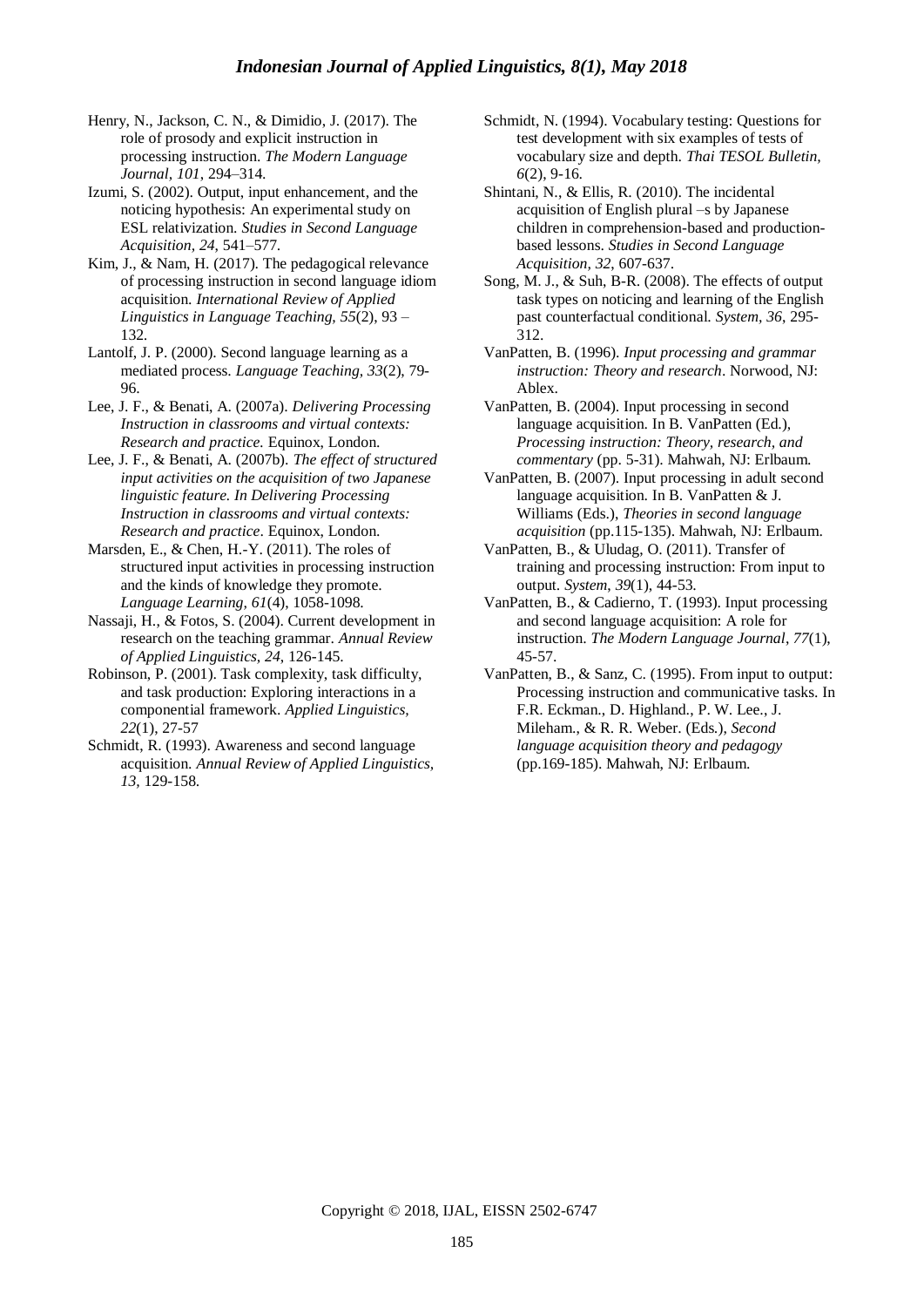# **Appendix A (the interpretation task)**

Listen to each sentence and indicate if the event occurred last week or it is an action which takes place regularly in the present.

- 1. **I watched** TV all night.
- 2. I live in Canada.
- 3. I needed a mechanic to repair my car.
- 4. I want to go to the dentist.
- 5. I closed the door.
- 6. They visited my party.
- 7. I travelled to Japan.
- 8. I wash her car.
- 9. I finished work.
- 10. I added milk to the cake.
- 11. I talked to her mum.
- 12. He stayed at the party.
- 13. I study French.
- 14. I played the violin.
- 15. I work at the library.
- 16. I like tomatoes in soup.
- 17. The storm destroyed the garden.
- 18. I cleaned my room.
- 19. I play tennis with my friend.
- 20. I showed my new shirt to her.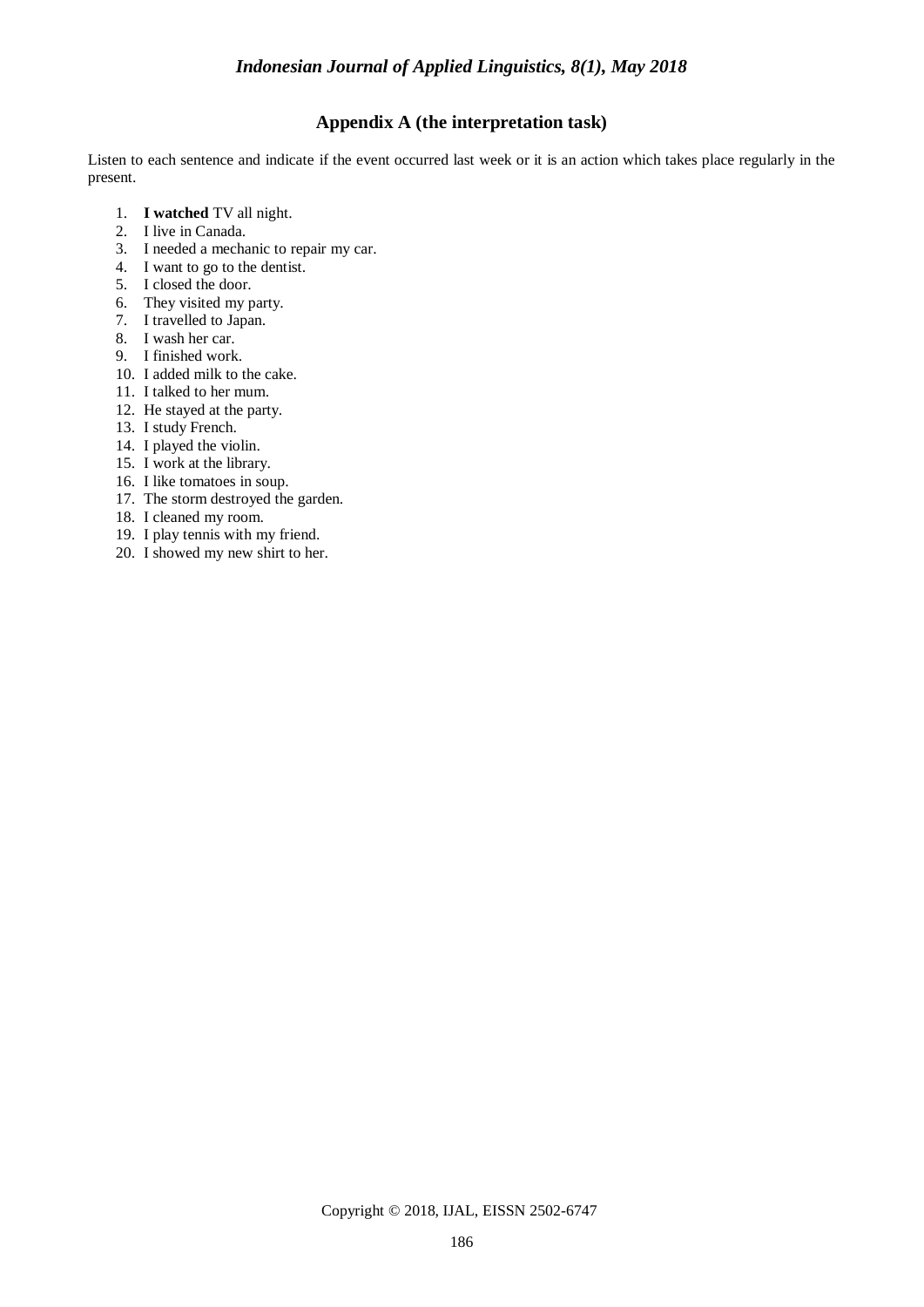# **Appendix B (written production task)**

Look at the pictures and write a sentence describing what happened using one verb and one noun from the list provided.